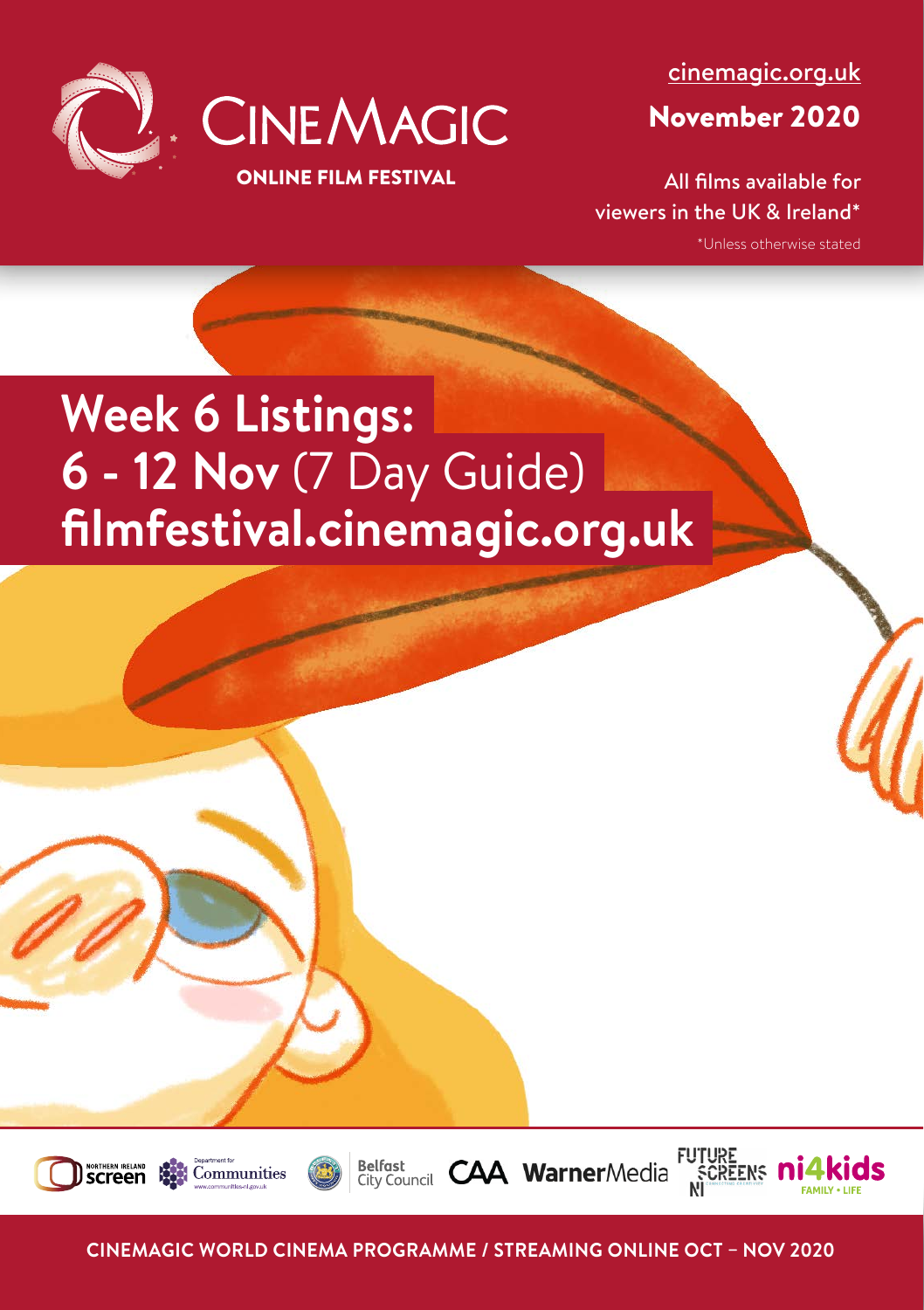The films are available to viewers in the UK and Ireland ONLY, unless otherwise stated. All films £4.99

## CARTOON CAPERS

## (ANIMATED SHORTS) AGE: 8+ / 66 MINS

## JUST MARRIED

**Dir: Aliénor Bouteloup de Vilers, France**

A young girl is kidnapped by her Teddy Bear.

## LITTLE DOCTOR

**Dir: Fanny Brondel, France**

A squirrel and a crow are fighting for the forest's plants.

## TOC

**Dir: Aitor Herrero, Spain**

Toc, a prehistoric man with obsessive compulsive disorder will live a love story so exciting that it will be remembered until our days.

#### **MAIJA Dir: Arthur Nollet, France**

In the Nordic Islands, Maïja, a little girl, waits for the return of her father who is away at sea.

#### A DATE WITH MR MAPPLETON **Dir: Gabriel Akpo-Allavo, France**

Treasured souvenirs, fuelled by jealousy, attack their owner's chance of happiness.

### KILLING TIME

**Dir: Camille Guillot, France**

Loukoum can't stand the passage of time anymore. She decides to face it in person and free herself.



LEAF **Dir: Aliona Baranova, Czech Republic**

A sailor gets an autumn leaf from a small girl and it reminds him of his home.

### OASIS

**Dir: Florencia Atria, France**

Threatened by the growing desert, a young boy and his mother try to survive in a small oasis.

## ROYAL MADNESS

**Dir: Eunbyeol Ko, France**

A mighty king has lost his purpose.

#### NATURAL ORDER OF THINGS **Dir: Mathilde Poigniez, France**

A small insect, at the lower end of the food chain, endures its position as prey in the forest.

#### THE BEEKEEPER

#### **Dir: Robyn Conroy, Ireland**

Deep in the heart of a bamboo forest, a paternal bear watches over Mae, a spirited young girl that he is raising.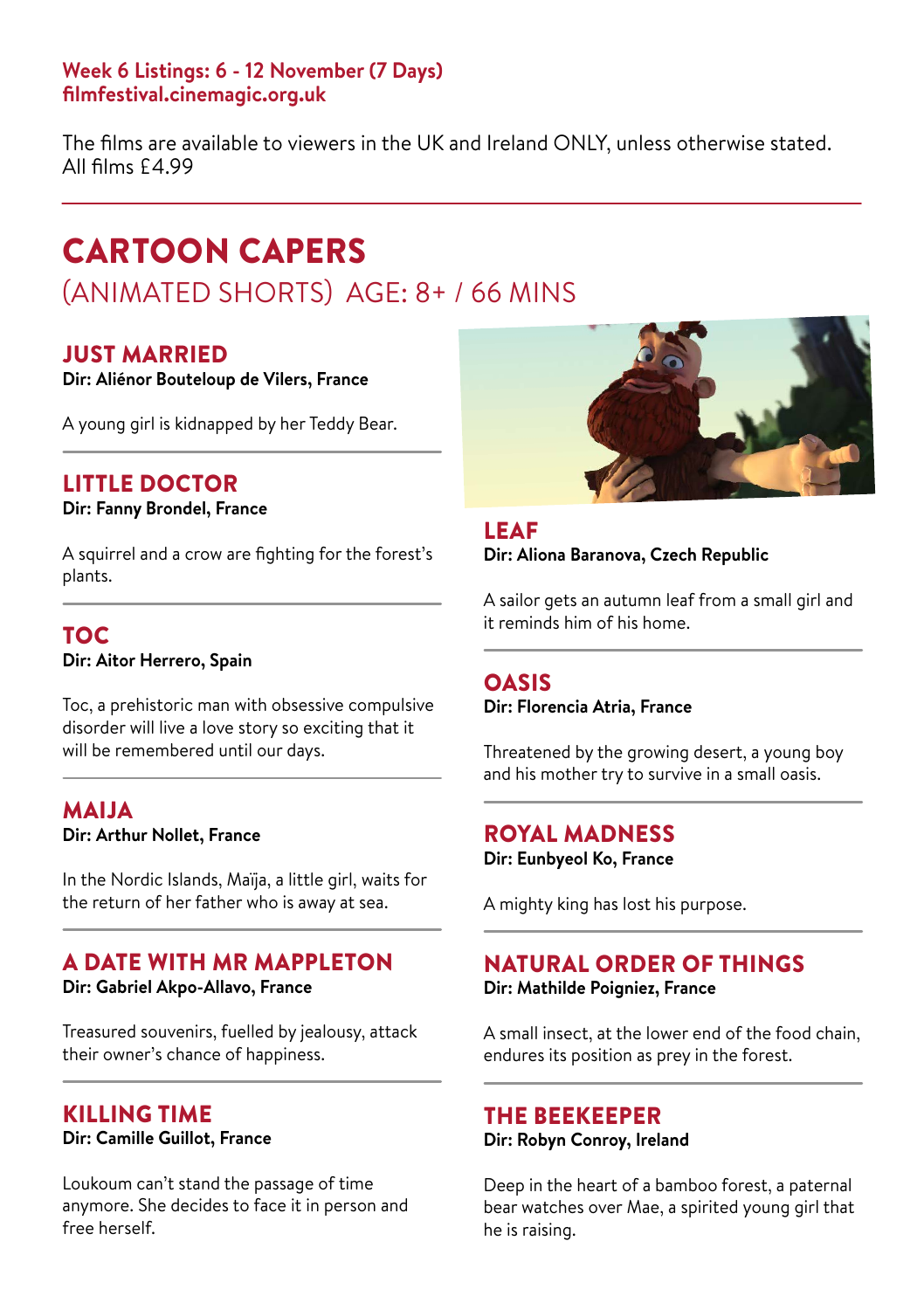The films are available to viewers in the UK and Ireland ONLY, unless otherwise stated. All films £4.99

## DOCUMENTARY FORUM (DOCUMENTARY SHORTS) AGE: 15+ / 154 MINS

## FOR YOUR SAKE

**Dir: Ronja Hemm, Germany**

Nepal is facing a generational change. Two daughters of a Tamang family are preparing to study abroad. Their hopes for a better life are high, but the price is immeasurable. They have to leave behind what is the Tamang people's greatest good: their family.

## I LOVE YOU MORE THAN MY SOUL

**Dir: Anna-My Novotny, Sweden**

This is a short film about refugee children that in a heartfelt and honest way shows how life just has to go on in spite of experienced traumas and shattered families.

## CIRCUS MOVEMENTS

**Dir: Lukas Berger & Mário Gajo de Carvalho, Portugal, Germany, Austria & Ethiopia.**

The young girls Liya and Beza, doing the hula hoop; Habtamnesh, doing the aerial hoop; and the boy Beniyam, who is only 5 years old, performing acrobatics - these are some of the kids who are great circus artists in the magnificent landscapes of Ethiopia.

## WUQIAO CIRCUS

**Dir: Lukas Berger, Portugal, Germany & Austria**

In Wuqiao, a small Chinese town, the inhabitants are dedicated to circus. For decades, different generations have been presenting themselves as clowns, magicians, acrobats and tamers.



## MYSELFIE **Dir: Anne Scheschonk, Germany**

At the age of 12 Maya lost all of her hair. The diagnosis: Alopecia Areata. It causes Maya's body to reject every single hair like a foreign object. After two years, she has gotten used to her condition. But it's summertime again - the most difficult time for Maya and her family.

## PORTRAITS OF MY MOTHER **Dir: Tavo Ruiz, Mexico, Germany & USA**

This is a documentary about the filmmaker's mother and the moment that changed her life. Through her narration, she recalls a traumatic event from her past, and reflects on how the experience has shaped her present and will shape her future.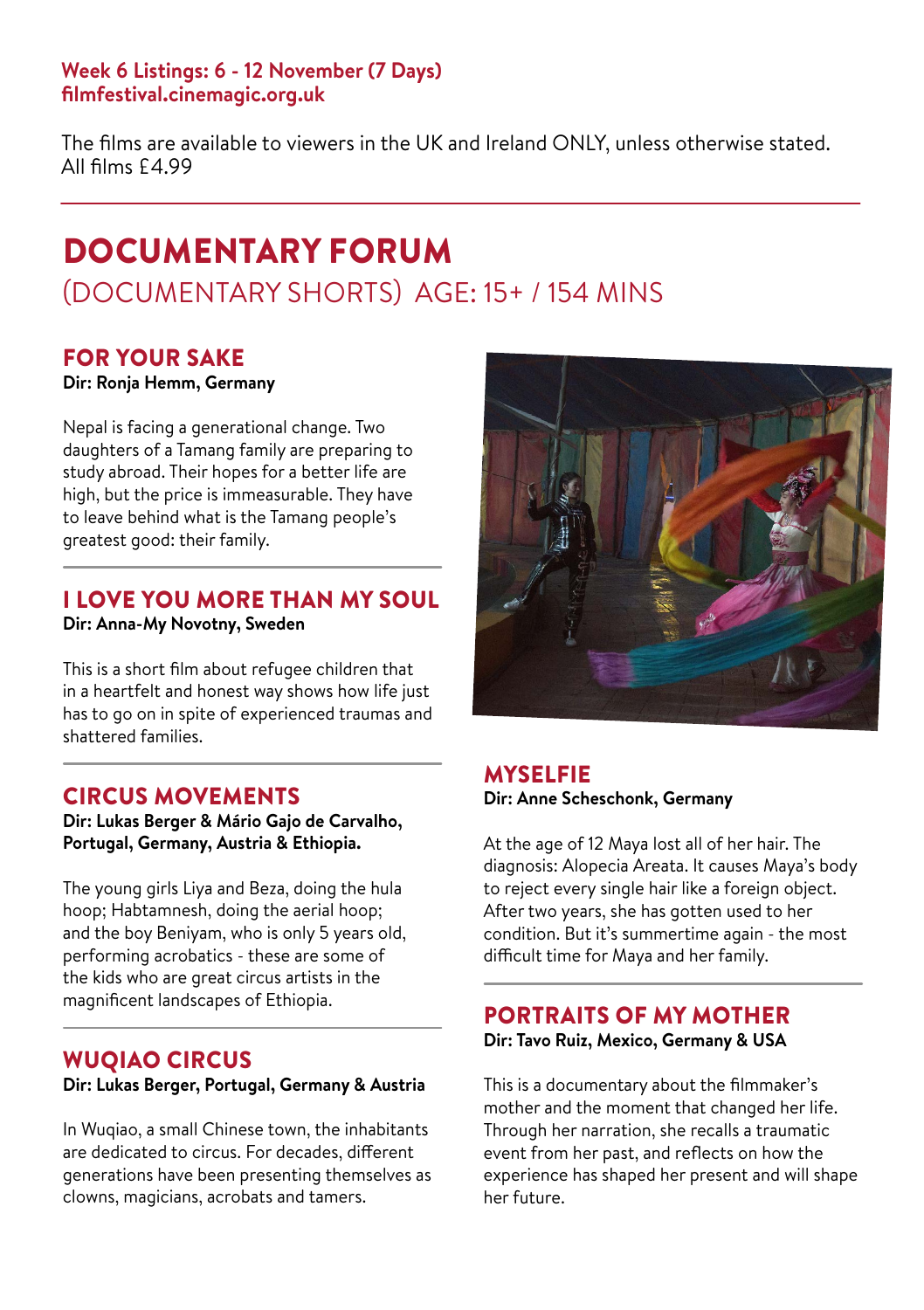The films are available to viewers in the UK and Ireland ONLY, unless otherwise stated. All films £4.99

## IN SEARCH OF MYTHS & HEROES (SHORT ANIMATIONS) AGE: 15+ / 65 MINS

#### INSTINCT

#### **Dir: Arthur Allender, France**

In a dense and icy forest, Piotr, a young hunter, finds himself violently paralysed by a bear trap.

#### OPALE

**Dir: Marion Aknin / France**

Claire will search a path to find a beloved one. The journey will be full of wonders and dangers.

## BLIND EYE

**Dir: Isabela Littger De Pinho, Canada**

In a world that worships the Almighty Eye, two siblings find themselves escaping from sacrifice.

### OUT OF RANGE

**Dir: Yijia Cao, France**

Sue, a lawyer living her life in the fast lane, needs to go to the most important meeting of her career.

#### UR ASKA **Dir: Myra Sofia Hild, Denmark**

Two women live happily together, one starts to transform, disturbing their usual dynamic.

## DEUX OISEAUX

#### **Dir: Antoine Robert, France**

Jean spends his day playing cruel games with the surrounding farm animals.

#### IRON ME

#### **Dir: Ivan Rabbiosi, France**

In town Pedro is a role model, and everybody admires him. One night, however, everything falls apart.

#### 400 MPH

**Dir: Paul-Eugène Dannaud, France**

At the wheel is Icarus, a chimpanzee hell-bent on transcending the limits of speed.

### ON THE BEACH

**Dir: Samuel Chovan, Slovakia**

A 3D animated film about the D-Day beach landings.

#### THEMES **Dir: Danijel Žeželj, Croatia**

A journey through the humanist tradition of European painting clashes with the tragedy of the current-day immigration crisis.

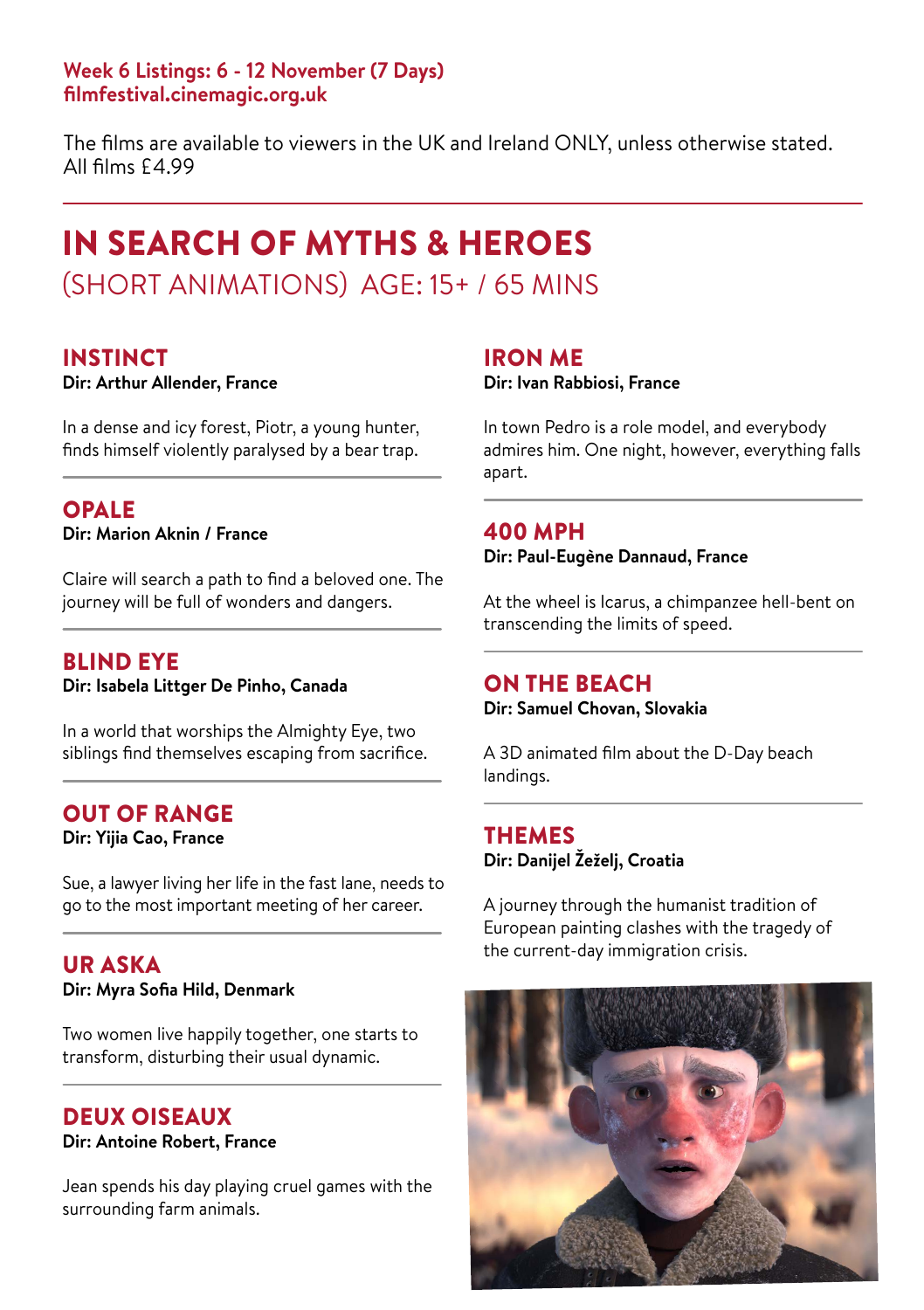The films are available to viewers in the UK and Ireland ONLY, unless otherwise stated. All films £4.99

## DIARY OF AN EARTH KID (LIVE ACTION SHORTS) AGE: 15+ / 98 MINS



## CAKE DAY **Dir: Phillip Thomas, Canada**

Cameron emotionally deteriorates as he contemplates the consequences of honesty on a day of celebration.

#### WHEN IT FALLS **Dir: Romain Dumont & Antoine Ryan, Canada**

Élie, an ambitious young teenager, finds himself torn between Enzo, a singular sixty-something whom he works for, and his own mother who suspects the man to be linked to organised crime.

#### BEATEN PATHS **Dir: Guillaume Harvey, Canada**

Blogger Maxime is back in his hometown for the holidays. His father Jacques, a retired thrill seeker who's more the manual type, seizes the opportunity to get closer to his estranged son.

## THE APARTMENT

**Dir: Justine Gauthier, Canada**

Between tension and tenderness, a mother welcomes her two children in her new and modest apartment for a weekend.

## **ANT Dir: Mischa Meyer, USA**

Four teenagers in South Central Los Angeles plan a robbery and find unexpected childhood innocence in a comic book store at night.

## SUMMER FASTING **Dir: Abdenoure Ziane, France**

Kader, 11, tries to make Ramadan fasting. His friend Rudy sees this tradition as a new game and joins him for the adventure.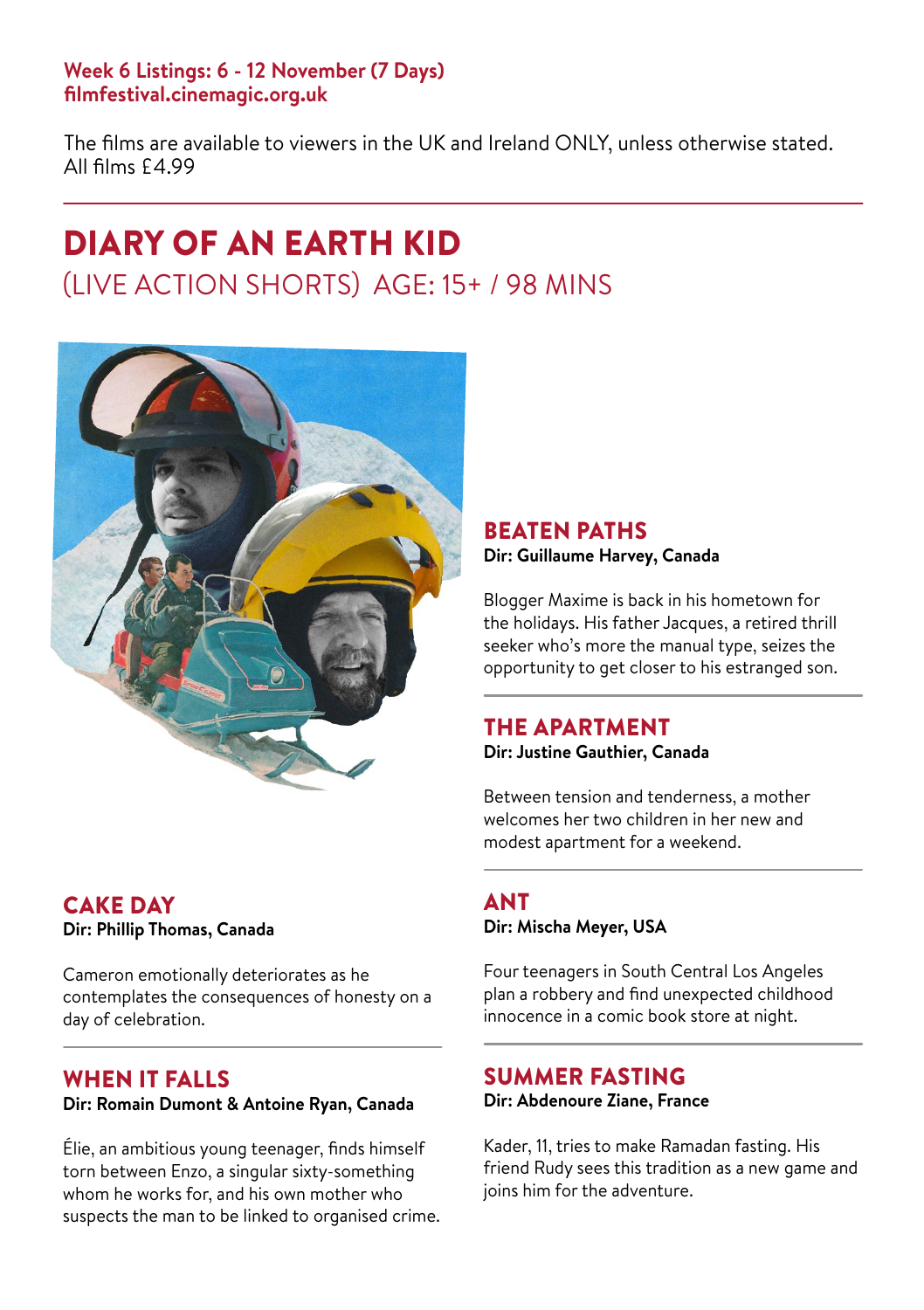The films are available to viewers in the UK and Ireland ONLY, unless otherwise stated. All films £4.99

## LET THEM PLAY (LIVE ACTION SHORTS) AGE: 15+ / 69 MINS

#### HEAT WAVE

**Dir: Fanny Perreault, Canada**

Lea's summer plan of fun and adventure is failing. With a broken leg and low enthusiasm she faces July's heat wave with low expectations.

## THE MUSIC VIDEO

**Dir: Camille Poirier, Canada**

In order to be in her older brother's music video, Clara, a 13-year-old tomboy, agrees to undergo a radical change of style.

## TODAY OR I'LL DIE

**Dir: Kristina Wagenbauer, Canada**

After a month of texting, Zoe has organised a perfect first date with Marc. Their expectations will be tested by reality.

## I AM MACKENZIE

**Dir: Artemis Anastasiadou, USA**

Teenage skater Mackenzie is struggling in a world of toxic masculinity.

### **MATCH**

**Dir: Martin Geisler, France**

Tom, 20 and Max, his basketball partner, have opposing views on how to best approach a girl. While Tom is secretly attracted to Lucie, Max, keen on dating apps, flirts openly with her when they meet for the first time. And so the match begins.